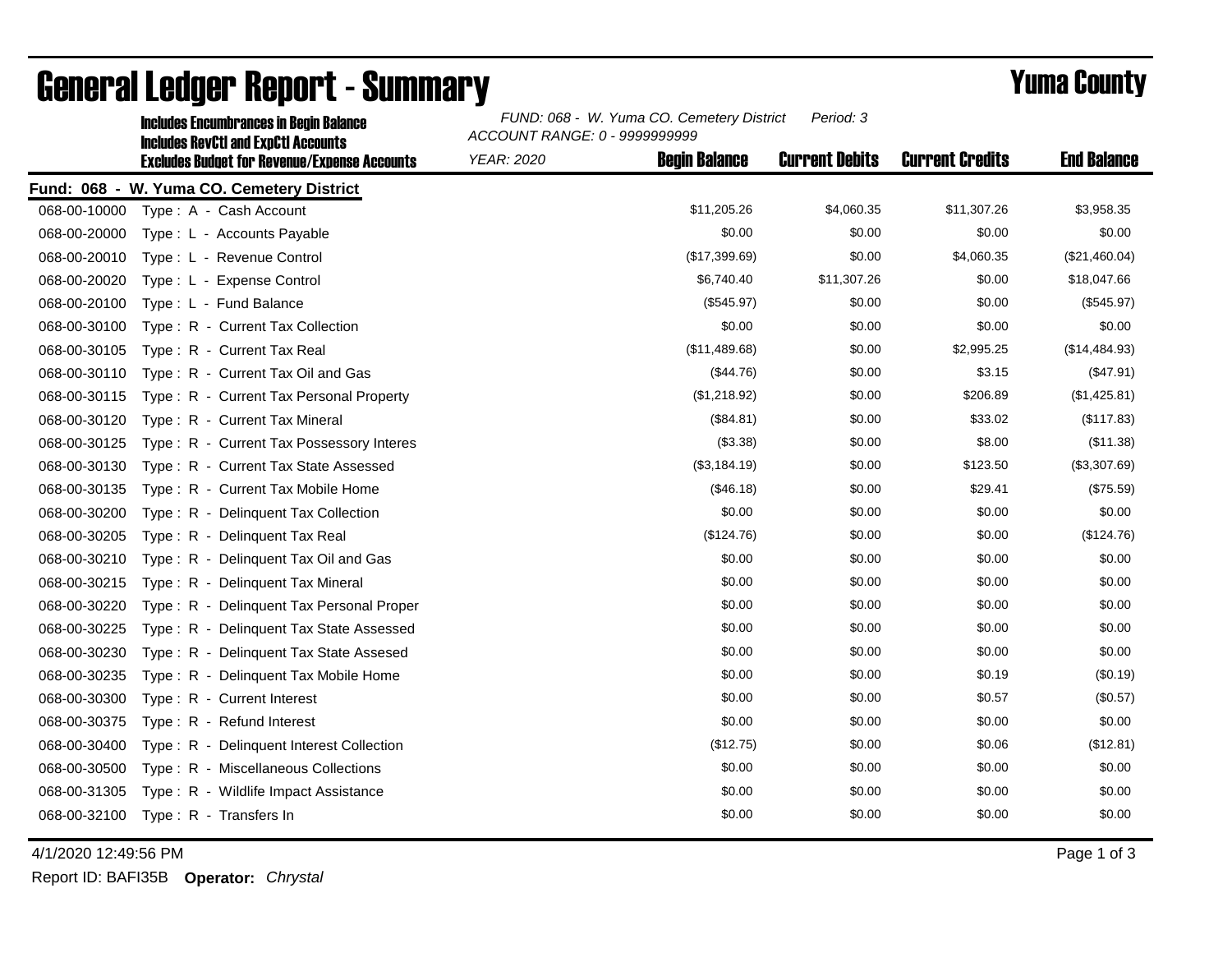|              | <b>Includes Encumbrances in Begin Balance</b><br><b>Includes RevCtI and ExpCtI Accounts</b> |                                           | FUND: 068 - W. Yuma CO. Cemetery District<br>Period: 3<br>ACCOUNT RANGE: 0 - 9999999999 |                             |                      |                       |                                  |                    |
|--------------|---------------------------------------------------------------------------------------------|-------------------------------------------|-----------------------------------------------------------------------------------------|-----------------------------|----------------------|-----------------------|----------------------------------|--------------------|
|              | <b>Excludes Budget for Revenue/Expense Accounts</b>                                         |                                           | <b>YEAR: 2020</b>                                                                       |                             | <b>Begin Balance</b> | <b>Current Debits</b> | <b>Current Credits</b>           | <b>End Balance</b> |
|              | Fund: 068 - W. Yuma CO. Cemetery District                                                   |                                           |                                                                                         |                             |                      |                       |                                  |                    |
| 068-00-33000 | Type: R - Auto Tax B Collection                                                             |                                           |                                                                                         |                             | (\$966.47)           | \$0.00                | \$466.79                         | (\$1,433.26)       |
| 068-00-33100 | Type: R - Auto Tax A & F Collection                                                         |                                           |                                                                                         |                             | (\$223.79)           | \$0.00                | \$193.52                         | (\$417.31)         |
| 068-00-49100 | Type: X - Treasurer Fees                                                                    |                                           |                                                                                         |                             | \$486.30             | \$102.00              | \$0.00                           | \$588.30           |
| 068-00-49401 | Type: X - Transfer Out                                                                      |                                           |                                                                                         |                             | \$0.00               | \$0.00                | \$0.00                           | \$0.00             |
| 068-00-49500 | Type: X - Checks Written / ACH Transfer                                                     |                                           |                                                                                         |                             | \$6,254.10           | \$11,205.26           | \$0.00                           | \$17,459.36        |
|              |                                                                                             | Fund: 068 - W. Yuma CO. Cemetery District |                                                                                         | Totals :                    | (\$10,659.29)        | \$26,674.87           | \$19,427.96                      | (\$3,412.38)       |
|              |                                                                                             | <b>Total Fund Revenues:</b>               | \$4,060.35                                                                              | <b>Total Fund Expenses:</b> |                      | \$11,307,26           | <b>Net Revenue Over Expense:</b> | (\$7,246.91)       |

## General Ledger Report - Summary **Example 2018** Yuma County